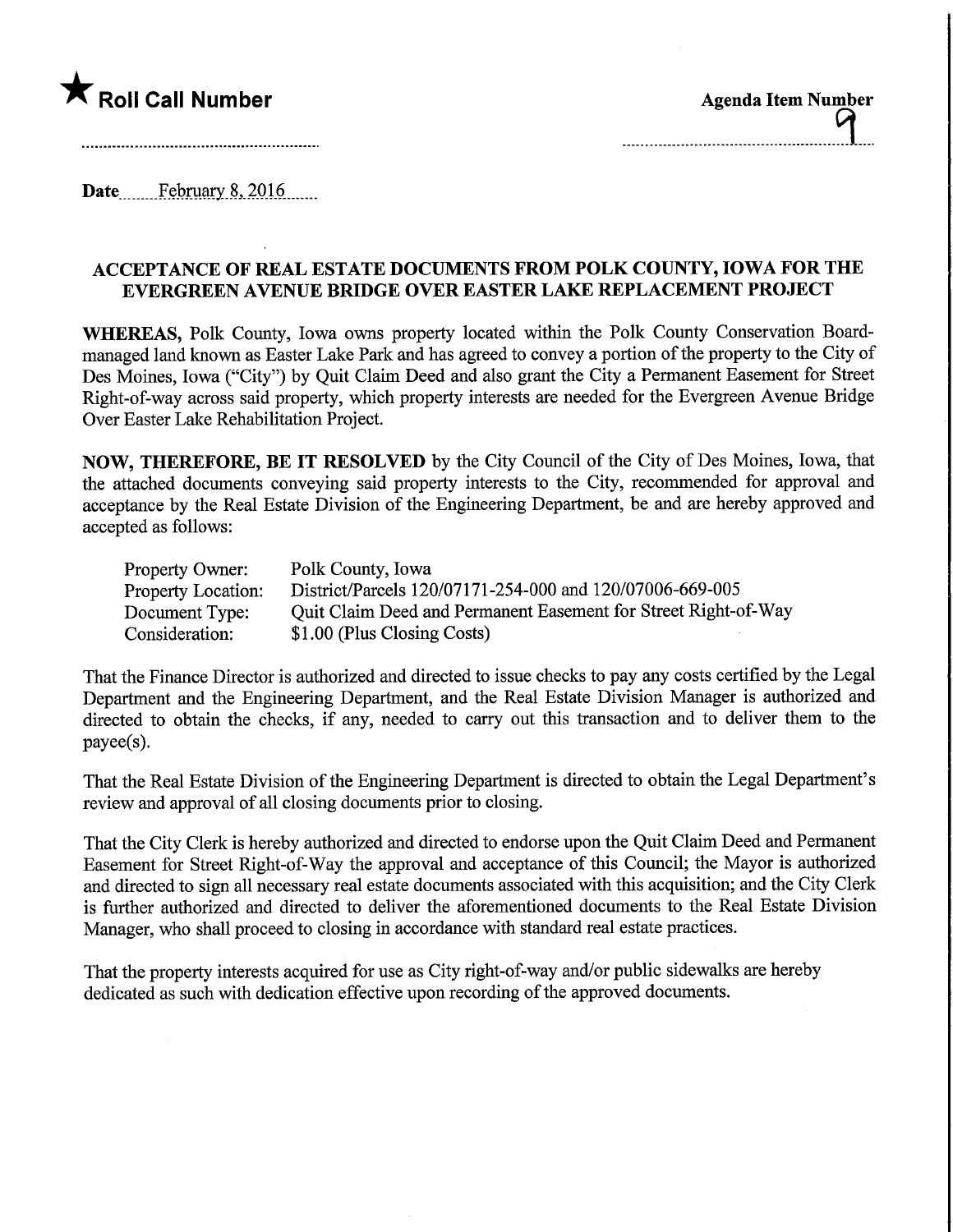

| <b>Roll Call Number</b> | <b>Agenda Item Number</b> |
|-------------------------|---------------------------|
|                         |                           |

Date.............February 8, 2016.......

Moved by to adopt.

APPROVED AS TO FORM:

Lisa A. Wieland, Assistant City Attorney

 $\approx$ 

| <b>COUNCIL ACTION</b> | <b>YEAS</b> | <b>NAYS</b>     | <b>PASS</b> | <b>ABSENT</b> |
|-----------------------|-------------|-----------------|-------------|---------------|
| <b>COWNIE</b>         |             |                 |             |               |
| <b>COLEMAN</b>        |             |                 |             |               |
| <b>GATTO</b>          |             |                 |             |               |
| <b>GRAY</b>           |             |                 |             |               |
| <b>HENSLEY</b>        |             |                 |             |               |
| <b>MOORE</b>          |             |                 |             |               |
| <b>WESTERGAARD</b>    |             |                 |             |               |
| <b>TOTAL</b>          |             |                 |             |               |
| <b>MOTION CARRIED</b> |             | <b>APPROVED</b> |             |               |
|                       |             |                 |             |               |

I, Diane Rauh, City Clerk of said City hereby certify that at a meeting of the City Council of said City of Des Moines, held on the above date, among other proceedings the above was adopted.

IN WITNESS WHEREOF, I have hereunto set my hand and affixed my seal the day and year first above written.

Mayor